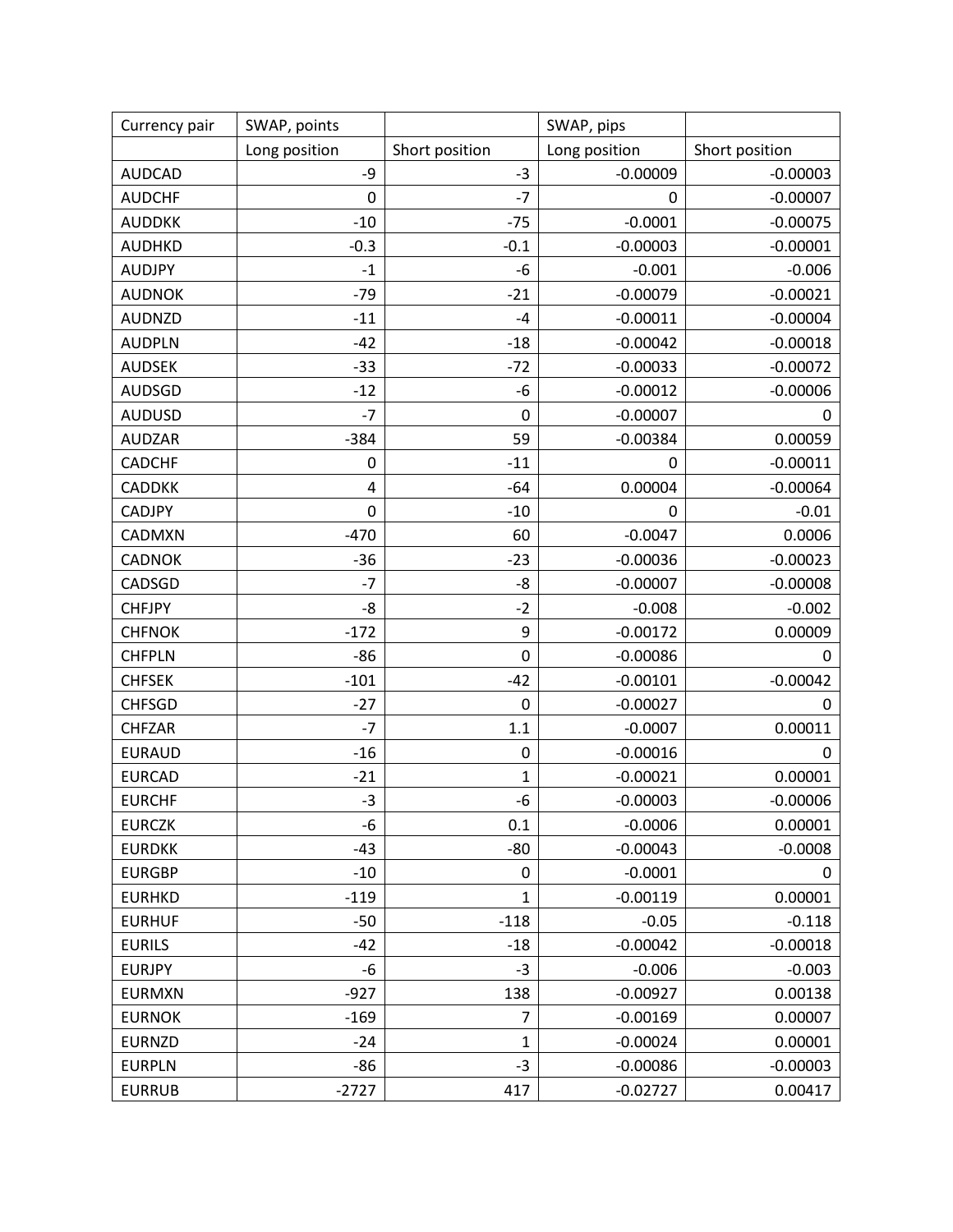| <b>EURSEK</b> | $-93$          | $-56$        | $-0.00093$ | $-0.00056$ |
|---------------|----------------|--------------|------------|------------|
| <b>EURSGD</b> | $-26$          | 0            | $-0.00026$ | 0          |
| <b>EURTRY</b> | $-515$         | 35           | $-0.00515$ | 0.00035    |
| <b>EURUSD</b> | $-15$          | $\mathbf{1}$ | $-0.00015$ | 0.00001    |
| <b>EURZAR</b> | $-713$         | 118          | $-0.00713$ | 0.00118    |
| <b>GBPAUD</b> | -8             | $-11$        | $-0.00008$ | $-0.00011$ |
| <b>GBPCAD</b> | $-15$          | $-5$         | $-0.00015$ | $-0.00005$ |
| <b>GBPCHF</b> | 0              | $-13$        | 0          | $-0.00013$ |
| <b>GBPDKK</b> | $-3$           | $-141$       | $-0.00003$ | $-0.00141$ |
| <b>GBPJPY</b> | 0              | $-11$        | 0          | $-0.011$   |
| <b>GBPNOK</b> | $-130$         | $-35$        | $-0.0013$  | $-0.00035$ |
| <b>GBPNZD</b> | $-17$          | $-7$         | $-0.00017$ | $-0.00007$ |
| <b>GBPPLN</b> | $-72$          | $-32$        | $-0.00072$ | $-0.00032$ |
| <b>GBPSEK</b> | $-41$          | $-134$       | $-0.00041$ | $-0.00134$ |
| <b>GBPSGD</b> | $-20$          | $-10$        | $-0.0002$  | $-0.0001$  |
| <b>GBPTRY</b> | $-548$         | 29           | $-0.00548$ | 0.00029    |
| <b>GBPUSD</b> | $-10$          | $-1$         | $-0.0001$  | $-0.00001$ |
| <b>GBPZAR</b> | $-721$         | 108          | $-0.00721$ | 0.00108    |
| <b>HKDJPY</b> | $-1$           | $-115$       | $-0.00001$ | $-0.00115$ |
| <b>MXNJPY</b> | 33             | $-215$       | 0.00033    | $-0.00215$ |
| <b>NOKJPY</b> | 0              | $-133$       | 0          | $-0.00133$ |
| <b>NOKSEK</b> | $-3$           | $-19$        | $-0.00003$ | $-0.00019$ |
| <b>NZDCAD</b> | $-7$           | -5           | $-0.00007$ | $-0.00005$ |
| <b>NZDCHF</b> | 0              | -9           | 0          | $-0.00009$ |
| <b>NZDJPY</b> | 0              | -9           | 0          | $-0.009$   |
| <b>NZDSEK</b> | 5              | $-69$        | 0.00005    | $-0.00069$ |
| <b>NZDSGD</b> | $-10$          | -8           | $-0.0001$  | $-0.00008$ |
| <b>NZDUSD</b> | -5             | -4           | $-0.00005$ | $-0.00004$ |
| <b>PLNJPY</b> | $-10$          | $-350$       | $-0.001$   | $-0.035$   |
| SGDJPY        | $-2$           | $-12$        | $-0.002$   | $-0.012$   |
| <b>TRYJPY</b> | 0              | $-13$        | 0          | $-0.013$   |
| <b>USDCAD</b> | -6             | -9           | $-0.00006$ | $-0.00009$ |
| <b>USDCHF</b> | $\mathbf{1}$   | $-14$        | 0.00001    | $-0.00014$ |
| <b>USDCNH</b> | $-68$          | $-20$        | $-0.00068$ | $-0.0002$  |
| <b>USDCZK</b> | $-3.1$         | $-1.8$       | $-0.00031$ | $-0.00018$ |
| <b>USDDKK</b> | $\overline{7}$ | $-137$       | 0.00007    | $-0.00137$ |
| <b>USDHKD</b> | $-2.7$         | $-7.1$       | $-2.7E-05$ | $-7.1E-05$ |
| <b>USDHUF</b> | $-16$          | $-135$       | $-0.016$   | $-0.135$   |
| <b>USDILS</b> | $-2$           | $-50$        | $-0.00002$ | $-0.0005$  |
| <b>USDJPY</b> | 0              | $-13$        | 0          | $-0.013$   |
| <b>USDMXN</b> | $-630$         | 82           | $-0.0063$  | 0.00082    |